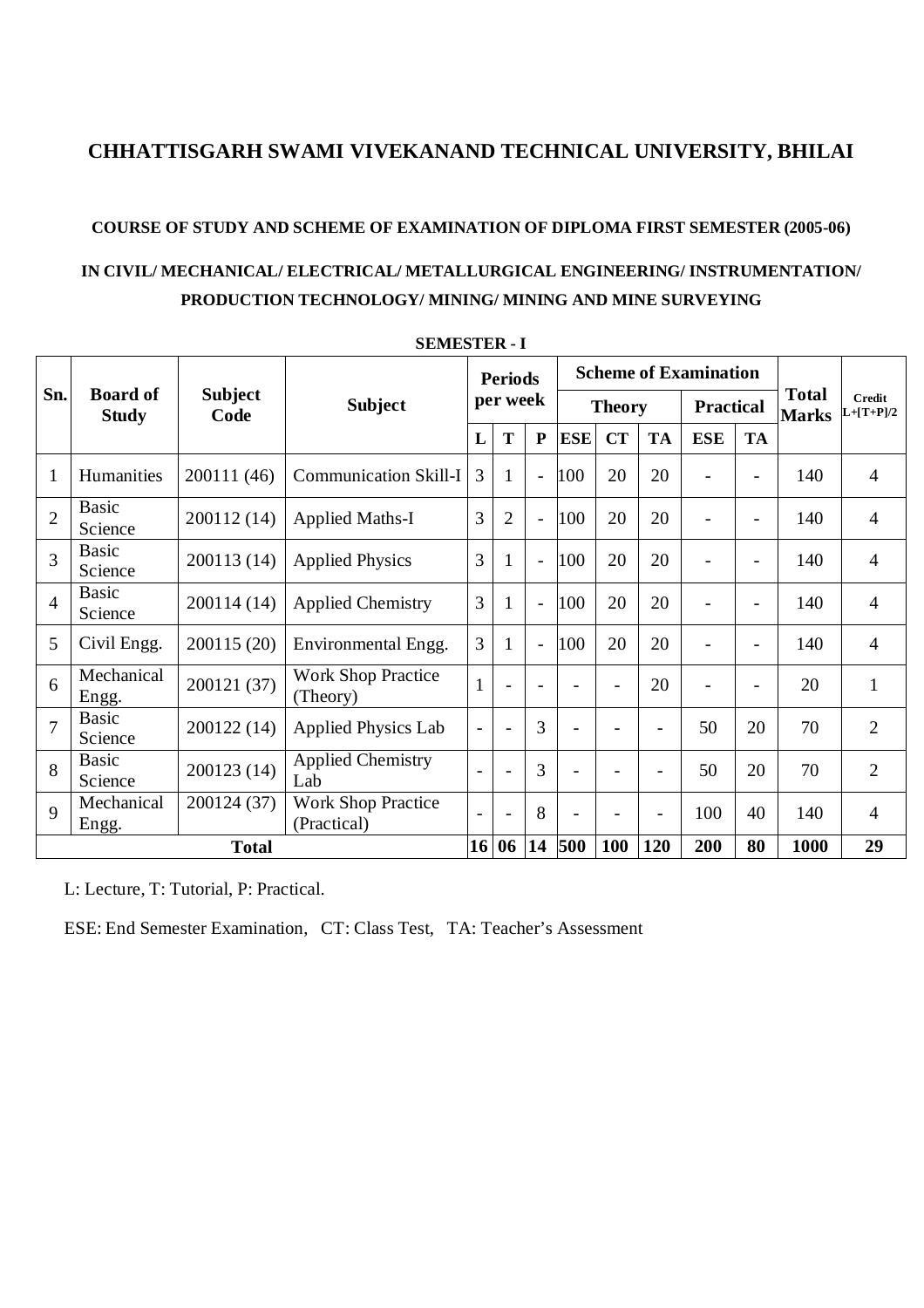#### **DIPLOMA PROGRAMME IN MNING / MINING AND MINE SURVEYING**

|                    |                                        |                        | 91. – ALIVILLO I LA PILI                       |                            |                          |                |                          |                              |                              |                              |                          |      |              |
|--------------------|----------------------------------------|------------------------|------------------------------------------------|----------------------------|--------------------------|----------------|--------------------------|------------------------------|------------------------------|------------------------------|--------------------------|------|--------------|
|                    |                                        |                        | <b>Subject</b>                                 | <b>Periods</b><br>per week |                          |                |                          | <b>Scheme of Examination</b> | <b>Total</b><br><b>Marks</b> | <b>Credit</b><br>$L+ T+P /2$ |                          |      |              |
| Sn.                | <b>Board of</b><br><b>Study</b>        | <b>Subject</b><br>Code |                                                |                            |                          |                | <b>Theory</b>            |                              |                              |                              | <b>Practical</b>         |      |              |
|                    |                                        |                        |                                                | L                          | T                        | ${\bf P}$      | <b>ESE</b>               | CT                           | <b>TA</b>                    | <b>ESE</b>                   | <b>TA</b>                |      |              |
| $\mathbf{1}$       | Humanities                             | 200211 (46)            | <b>Communication Skill-II</b>                  | $\overline{4}$             | 1                        | $\overline{a}$ | 100                      | 20                           | 20                           |                              |                          | 140  | 5            |
| $\overline{2}$     | Computer<br>Science and<br>Engineering | 200214 (22)            | Computer<br>Fundamentals & Its<br>Applications | $\overline{4}$             | $\mathbf{1}$             | $\blacksquare$ | 100                      | 20                           | 20                           |                              | $\overline{\phantom{0}}$ | 140  | 5            |
| 3                  | Mechanical<br>Engineering              | 200215 (37)            | <b>Engineering Drawing</b>                     | $\overline{2}$             | $\overline{4}$           | $\blacksquare$ | 100                      | 20                           | 20                           |                              | $\overline{\phantom{0}}$ | 140  | 4            |
| $\overline{4}$     | Mining<br>Engineering                  | 239211 (39)            | <b>Elements of Mining</b><br>Technology        | $\overline{4}$             |                          | $\overline{a}$ | 100                      | 20                           | 20                           |                              | $\overline{a}$           | 140  | 5            |
| 5                  | Mining<br>Engineering                  | 239212 (39)            | <b>Elements of Mine</b><br>Surveying           | $\overline{4}$             | $\mathbf{1}$             | $\overline{a}$ | 100                      | 20                           | 20                           |                              | ÷                        | 140  | 4            |
| 6                  | Computer<br>Science and<br>Engineering | 200221 (22)            | Computer<br>Fundamentals & Its<br>Applications | $\overline{\phantom{0}}$   | $\blacksquare$           | $\overline{2}$ | $\overline{\phantom{a}}$ |                              |                              | 50                           | 20                       | 70   | 1            |
| $\overline{7}$     | Humanities                             | 200224 (46)            | <b>PPA</b>                                     | $\overline{a}$             | $\blacksquare$           | $\overline{2}$ | $\blacksquare$           | ÷.                           | $\sim$                       | $\blacksquare$               | 40                       | 40   | 1            |
| 8                  | Mining<br>Engineering                  | 239221 (39)            | <b>Elements of Mine</b><br>Surveying           |                            |                          | $\overline{2}$ |                          |                              |                              | 50                           | 20                       | 70   | $\mathbf{1}$ |
| $\mathbf{Q}$       | Mining<br>Engineering                  | 239222 (39)            | *Industrial Training                           |                            | $\overline{\phantom{0}}$ | 5              |                          |                              |                              | 100                          | 20                       | 120  | 3            |
| 18<br><b>Total</b> |                                        |                        |                                                |                            | 08                       | 11             | 500                      | 100                          | 100                          | 200                          | 100                      | 1000 | 29           |

#### **SEMESTER - II**

**COURSE OF STUDY AND SCHEME OF EXAMINATION** 

PPA: Proficiency in Professional Activity

L: Lecture, T: Tutorial, P: Practical.

ESE: End Semester Examination, CT: Class Test, TA: Teacher's Assessment

\* Industrial Training: Students will undergo on industrial practical training for 2 months during  $2<sup>nd</sup>$  semester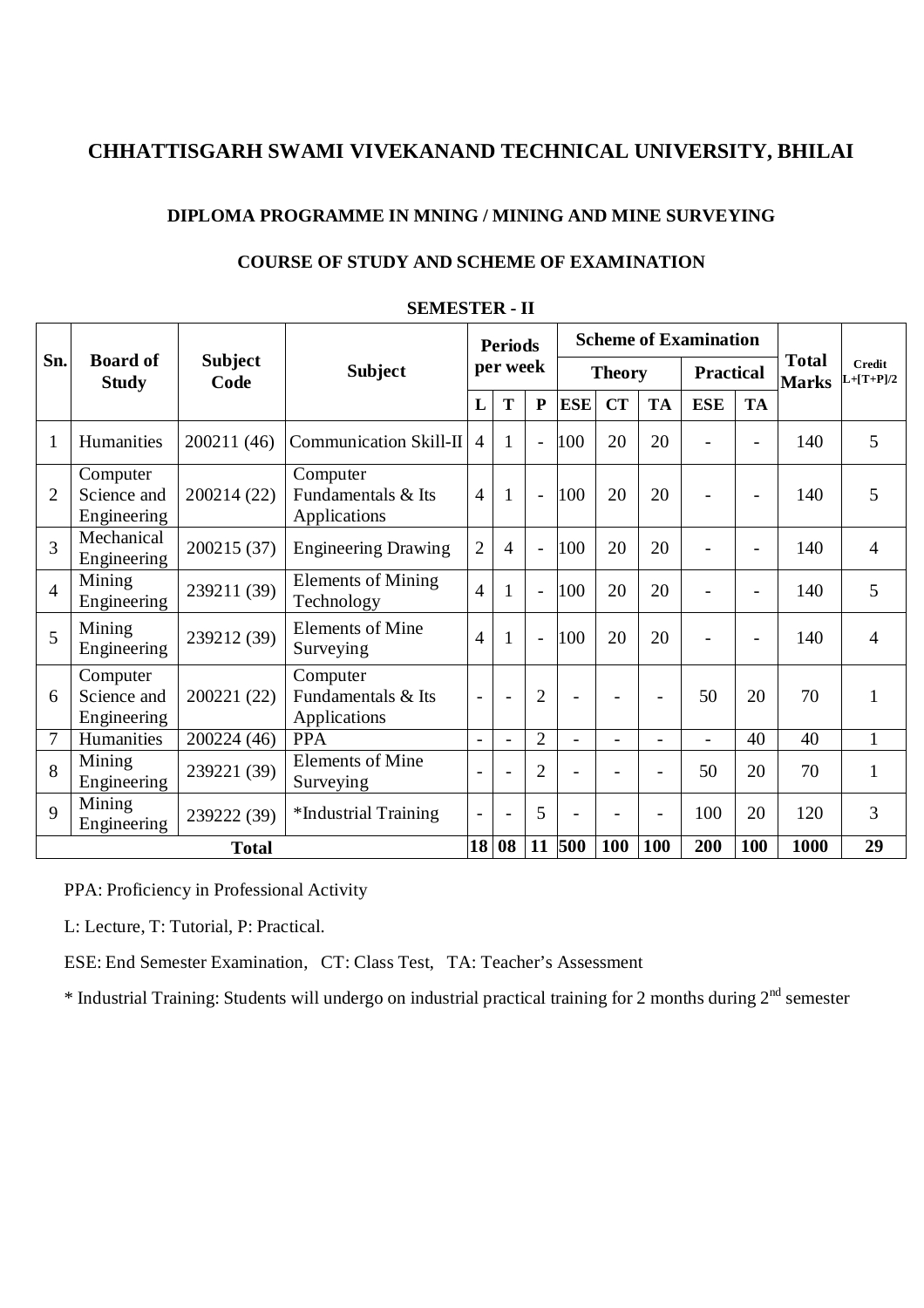#### **DIPLOMA PROGRAMME IN MNING / MINING AND MINE SURVEYING**

|                | <b>SEMESTER - III</b>           |                        |                                                    |                              |                |                          |                              |                              |                              |                  |                          |      |                |
|----------------|---------------------------------|------------------------|----------------------------------------------------|------------------------------|----------------|--------------------------|------------------------------|------------------------------|------------------------------|------------------|--------------------------|------|----------------|
| Sn.            |                                 |                        | <b>Subject</b>                                     | Periods/<br>week in<br>hours |                |                          | <b>Scheme of Examination</b> | <b>Total</b><br><b>Marks</b> | <b>Credit</b><br>$L+[T+P]/2$ |                  |                          |      |                |
|                | <b>Board of</b><br><b>Study</b> | <b>Subject</b><br>Code |                                                    |                              |                | <b>Theory</b>            |                              |                              |                              | <b>Practical</b> |                          |      |                |
|                |                                 |                        |                                                    | L                            | T              | ${\bf P}$                | <b>ESE</b>                   | <b>CT</b>                    | <b>TA</b>                    | <b>ESE</b>       | <b>TA</b>                |      |                |
| $\mathbf{1}$   | Mechanical<br>Engineering       | 239311 (37)            | <b>Applied Mechanics</b>                           | 4                            | $\overline{2}$ | $\overline{a}$           | 100                          | 20                           | 20                           |                  | ÷                        | 140  | 5              |
| $\overline{2}$ | Civil<br>Engineering            | 239312 (20)            | <b>Basic Civil</b><br>Engineering                  | $\overline{4}$               | $\overline{2}$ | $\overline{a}$           | 100                          | 20                           | 20                           |                  | $\overline{\phantom{a}}$ | 140  | 5              |
| $\overline{3}$ | Mechanical<br>Engineering       | 239313 (37)            | <b>Basic Mechanical</b><br>Engineering             | $\overline{4}$               | $\overline{2}$ | $\blacksquare$           | 100                          | 20                           | 20                           |                  | ÷                        | 140  | 5              |
| $\overline{4}$ | Mining<br>Engineering           | 239314 (39)            | Mine Environmental<br>Engineering                  | $\overline{4}$               | 1              | $\blacksquare$           | 100                          | 20                           | 20                           |                  | ÷                        | 140  | 5              |
| 5              | Mining<br>Engineering           | 239315 (39)            | <b>Strata Control and</b><br>Roof Support          | $\overline{4}$               | 1              | $\overline{\phantom{a}}$ | 100                          | 20                           | 20                           |                  | ÷.                       | 140  | 5              |
| 6              | Mechanical<br>Engineering       | 239321 (37)            | <b>Applied Mechanics</b><br>(Lab)                  |                              |                | 3                        | $\overline{a}$               |                              |                              | 50               | 20                       | 70   | $\overline{2}$ |
| $\overline{7}$ | Civil<br>Engineering            | 239322 (20)            | <b>Basic Civil</b><br>Engineering (Lab)            |                              |                | $\overline{2}$           | $\overline{a}$               |                              |                              | 50               | 20                       | 70   | 1              |
| 8              | Mechanical<br>Engineering       | 239323 (37)            | <b>Basic Mechanical</b><br>Engineering (Lab)       |                              |                | $\overline{2}$           | $\overline{\phantom{a}}$     |                              |                              | 50               | 20                       | 70   | $\mathbf{1}$   |
| $\mathbf{Q}$   | Mining<br>Engineering           | 239324 (39)            | Industrial/Training/<br>Tour/Excursion/<br>Seminar | $\overline{\phantom{a}}$     | $\sim$         | $\mathbf{1}$             | $\overline{\phantom{a}}$     |                              |                              | 50               | 40                       | 90   | $\mathbf{1}$   |
|                | <b>Total</b>                    |                        |                                                    | 20                           | 08             | 08                       | 500                          | <b>100</b>                   | 100                          | 200              | 100                      | 1000 | 30             |

### **COURSE OF STUDY AND SCHEME OF EXAMINATION**

L: Lecture, T: Tutorial, P: Practical.

ESE: End Semester Examination, CT: Class Test, TA: Teacher's Assessment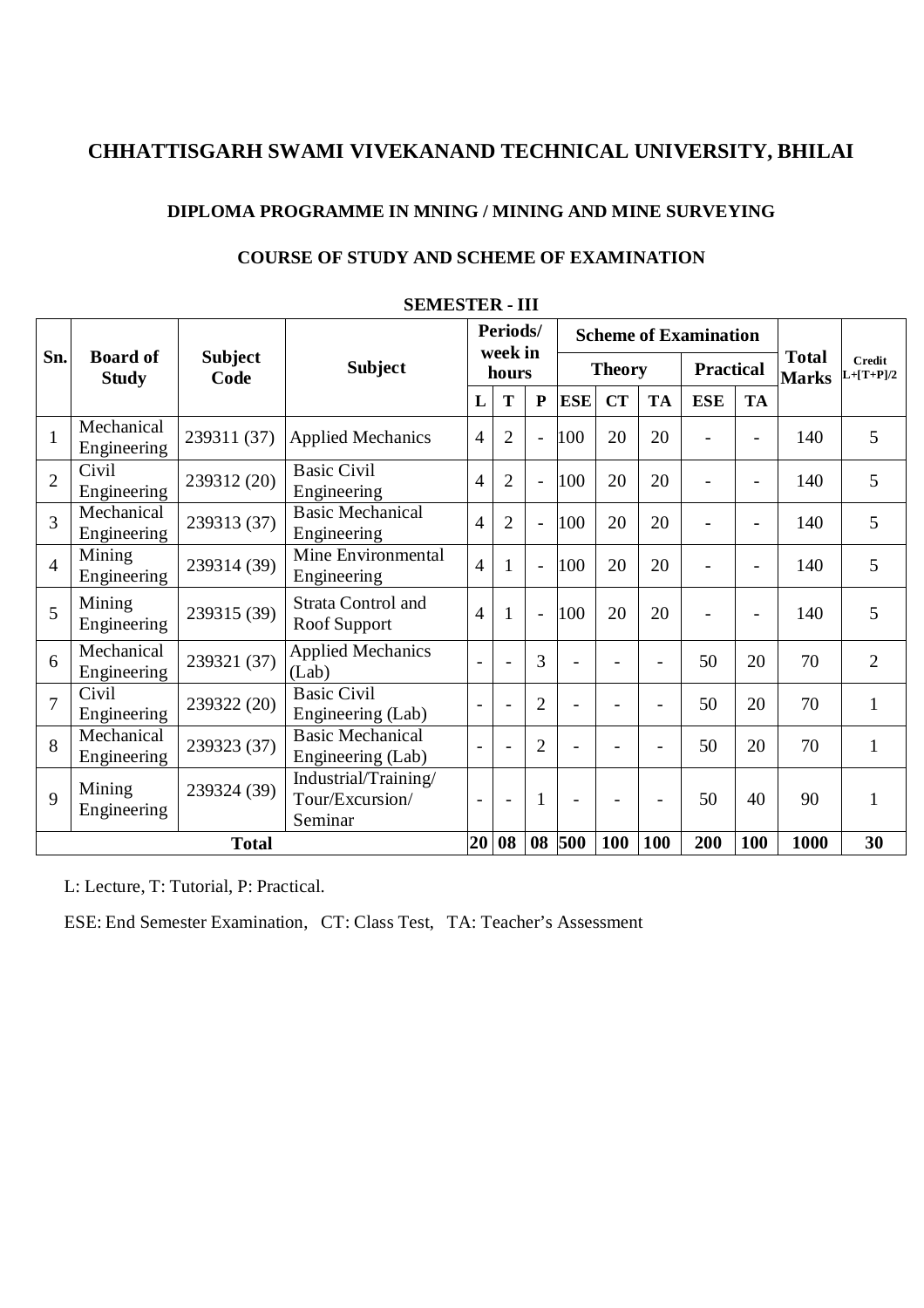#### **DIPLOMA PROGRAMME IN MNING / MINING AND MINE SURVEYING**

|                |                                 |                        | SEMIES I ER - I V                                  |                              |                      |                |                |                              |                              |                              |                          |      |                |
|----------------|---------------------------------|------------------------|----------------------------------------------------|------------------------------|----------------------|----------------|----------------|------------------------------|------------------------------|------------------------------|--------------------------|------|----------------|
|                |                                 |                        | <b>Subject</b>                                     | Periods/<br>week in<br>hours |                      |                |                | <b>Scheme of Examination</b> | <b>Total</b><br><b>Marks</b> | <b>Credit</b><br>$L+ T+P /2$ |                          |      |                |
| Sn.            | <b>Board of</b><br><b>Study</b> | <b>Subject</b><br>Code |                                                    |                              |                      |                | <b>Theory</b>  |                              |                              |                              | <b>Practical</b>         |      |                |
|                |                                 |                        |                                                    | L                            | T                    | ${\bf P}$      | <b>ESE</b>     | <b>CT</b>                    | <b>TA</b>                    | <b>ESE</b>                   | <b>TA</b>                |      |                |
| $\mathbf{1}$   | Electrical<br>Engineering       | 293411 (24)            | Basic Electrical &<br>Electronics                  | $\overline{4}$               | 1                    | $\overline{a}$ | 100            | 20                           | 20                           |                              |                          | 140  | 5              |
| $\overline{2}$ | Mining<br>Engineering           | 239412 (39)            | <b>Applied Geology</b>                             | $\overline{4}$               | $\overline{2}$       | $\overline{a}$ | 100            | 20                           | 20                           | $\sim$                       | $\overline{\phantom{a}}$ | 140  | 5              |
| $\overline{3}$ | Mining<br>Engineering           | 239413 (39)            | Mine Safety and<br>Legislation                     | $\overline{4}$               | 1                    | $\overline{a}$ | 100            | 20                           | 20                           | $\sim$                       | $\blacksquare$           | 140  | 5              |
| $\overline{4}$ | Mining and<br>Mine<br>Surveying | 293414 (93)            | Mine Surveying-I                                   | $\overline{4}$               | $\overline{2}$       | $\overline{a}$ | 100            | 20                           | 20                           |                              | L.                       | 140  | 5              |
| 5              | Mining<br>Engineering           | 239415 (39)            | Wining and Working<br>Coal                         | $\overline{4}$               | $\overline{2}$       | $\overline{a}$ | 100            | 20                           | 20                           | $\sim$                       | $\blacksquare$           | 140  | 5              |
| 6              | Electrical<br>Engineering       | 293421 (24)            | Basic Electrical &<br>Electronics (Lab)            |                              | ÷                    | 3              |                |                              |                              | 50                           | 20                       | 70   | $\mathbf{1}$   |
| $\overline{7}$ | Mining and<br>Mine<br>Surveying | 293422 (93)            | <b>Applied Geology</b><br>(Lab)                    | $\overline{a}$               | $\ddot{\phantom{1}}$ | $\overline{2}$ | $\mathbf{r}$   |                              |                              | 50                           | 20                       | 70   | $\mathbf{1}$   |
| 8              | Mining and<br>Mine<br>Surveying | 293423 (93)            | Mine Surveying-I<br>(Lab)                          | $\overline{a}$               | $\overline{a}$       | $\overline{2}$ | $\blacksquare$ |                              |                              | 50                           | 20                       | 70   | $\overline{2}$ |
| 9              | Mining and<br>Mine<br>Surveying | 293424 (93)            | Industrial/Training/<br>Tour/Excursion/<br>Seminar | $\overline{a}$               | $\overline{a}$       | $\mathbf{1}$   | $\overline{a}$ |                              |                              | 50                           | 40                       | 90   | $\mathbf{1}$   |
|                | <b>Total</b>                    |                        |                                                    | 20                           | 08                   | 08             | 500            | <b>100</b>                   | 100                          | 200                          | 100                      | 1000 | 30             |
|                |                                 |                        |                                                    |                              |                      |                |                |                              |                              |                              |                          |      |                |

### **COURSE OF STUDY AND SCHEME OF EXAMINATION**

**SEMESTER - IV**

L: Lecture, T: Tutorial, P: Practical.

ESE: End Semester Examination, CT: Class Test, TA: Teacher's Assessment

\* Industrial Training: Students will undergo on industrial practical training for 1 month during 4th semester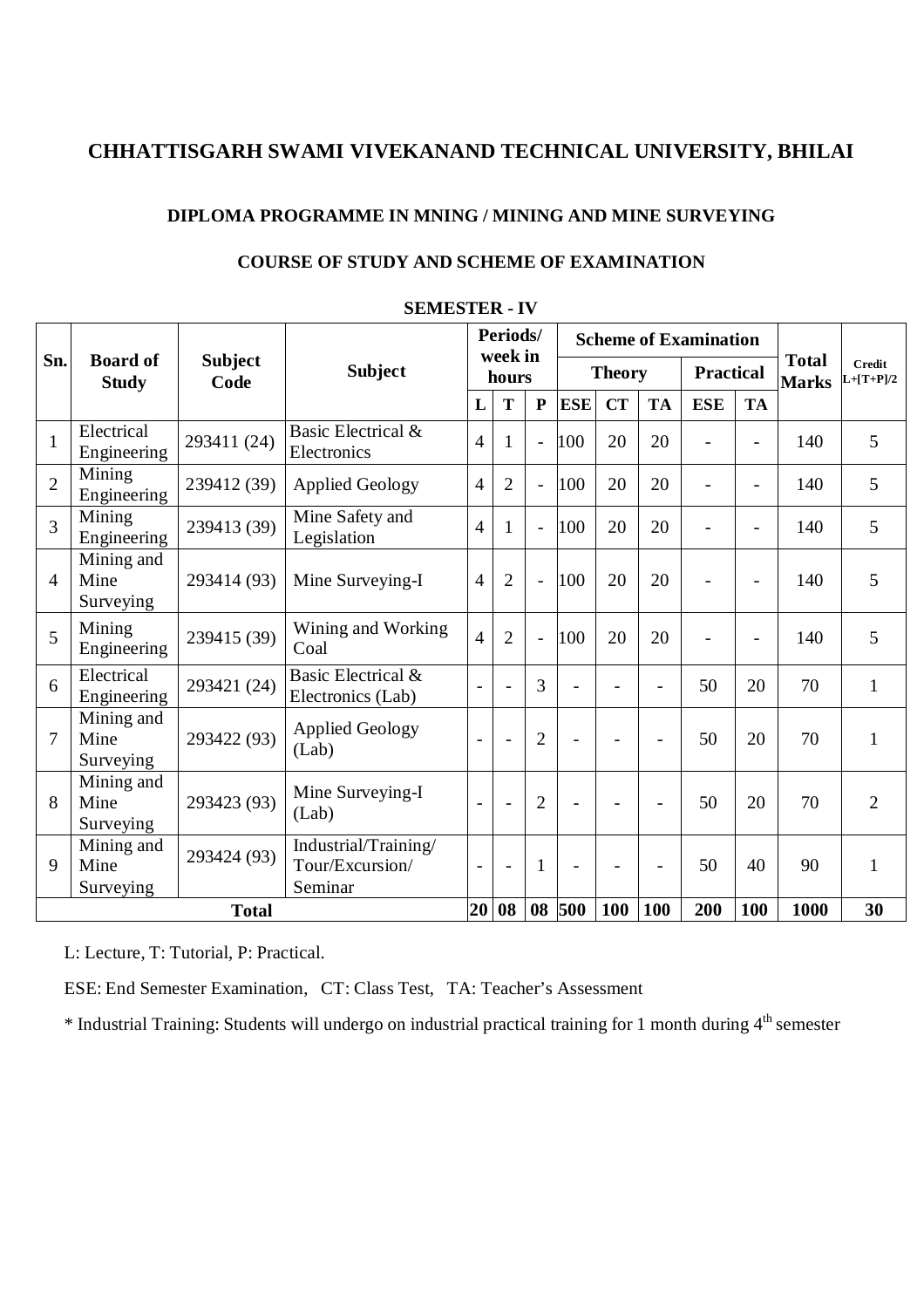### **DIPLOMA PROGRAMME IN MNING / MINING AND MINE SURVEYING**

|                | <b>SEMESTER - V</b>             |                        |                                        |                              |                |                |                |           |                              |                          |                          |                              |                       |
|----------------|---------------------------------|------------------------|----------------------------------------|------------------------------|----------------|----------------|----------------|-----------|------------------------------|--------------------------|--------------------------|------------------------------|-----------------------|
|                |                                 |                        | <b>Subject</b>                         | Periods/<br>week in<br>hours |                |                |                |           | <b>Scheme of Examination</b> |                          |                          |                              |                       |
| Sn.            | <b>Board of</b><br><b>Study</b> | <b>Subject</b><br>Code |                                        |                              |                |                | <b>Theory</b>  |           |                              | <b>Practical</b>         |                          | <b>Total</b><br><b>Marks</b> | Credit<br>$L+ T+P /2$ |
|                |                                 |                        |                                        | L                            | T              | $\overline{P}$ | <b>ESE</b>     | <b>CT</b> | <b>TA</b>                    | <b>ESE</b>               | <b>TA</b>                |                              |                       |
| $\mathbf{1}$   | Mining and<br>Mine<br>Surveying | 239511 (39)            | <b>Advance Mining</b><br>Geology       | 5                            | $\mathbf{1}$   | $\overline{a}$ | 100            | 20        | 20                           |                          |                          | 140                          | 6                     |
| $\overline{2}$ | Mining and<br>Mine<br>Surveying | 293512 (93)            | Mine Hazards                           | $\overline{4}$               | $\mathbf{1}$   | $\overline{a}$ | 100            | 20        | 20                           | $\blacksquare$           | $\overline{\phantom{a}}$ | 140                          | 5                     |
| 3              | Mining and<br>Mine<br>Surveying | 239513 (39)            | Wining and Working<br>Metals           | $\overline{4}$               | $\mathbf{1}$   | $\overline{a}$ | 100            | 20        | 20                           |                          | $\overline{a}$           | 140                          | 5                     |
| $\overline{4}$ | Mining and<br>Mine<br>Surveying | 293514 (93)            | Mine Machinery-I                       | $\overline{4}$               | $\overline{2}$ | $\overline{a}$ | 100            | 20        | 20                           | $\overline{\phantom{0}}$ | $\overline{\phantom{0}}$ | 140                          | 5                     |
| 5              | Mining<br>Engineering           | 293515 (93)            | Drilling and Blasting                  | $\overline{4}$               | $\overline{2}$ | $\overline{a}$ | 100            | 20        | 20                           | $\blacksquare$           | $\overline{\phantom{0}}$ | 140                          | 5                     |
| 6              | Mining and<br>Mine<br>Surveying | 293521 (93)            | <b>Advance Mining</b><br>Geology (Lab) | $\blacksquare$               | ÷,             | $\overline{2}$ | $\overline{a}$ | ÷.        | $\overline{\phantom{a}}$     | 50                       | 20                       | 70                           | $\mathbf{1}$          |
| $\overline{7}$ | Mining and<br>Mine<br>Surveying | 293522 (93)            | Mining Hazards (Lab)                   | $\overline{a}$               | ÷,             | $\overline{2}$ | $\blacksquare$ |           |                              | 50                       | 20                       | 70                           | $\mathbf{1}$          |
| 8              | Mining and<br>Mine<br>Surveying | 293523 (93)            | Mine Machinery-I<br>(Lab)              | $\overline{a}$               | $\overline{a}$ | $\overline{2}$ | $\overline{a}$ |           | $\overline{a}$               | 50                       | 20                       | 70                           | $\mathbf{1}$          |
| 9              | Mining and<br>Mine<br>Surveying | 293524 (93)            | <b>Industrial Training</b>             | $\blacksquare$               | $\overline{a}$ | $\overline{2}$ | $\overline{a}$ |           |                              | 50                       | 40                       | 90                           | $\mathbf{1}$          |
|                |                                 | <b>Total</b>           |                                        | 21                           | 07             | 08             | 500            | 100       | 100                          | 200                      | 100                      | 1000                         | 30                    |

### **COURSE OF STUDY AND SCHEME OF EXAMINATION**

L: Lecture, T: Tutorial, P: Practical.

ESE: End Semester Examination, CT: Class Test, TA: Teacher's Assessment

\* Industrial Training: Students will undergo on industrial practical training for 1 month during 5<sup>th</sup> semester